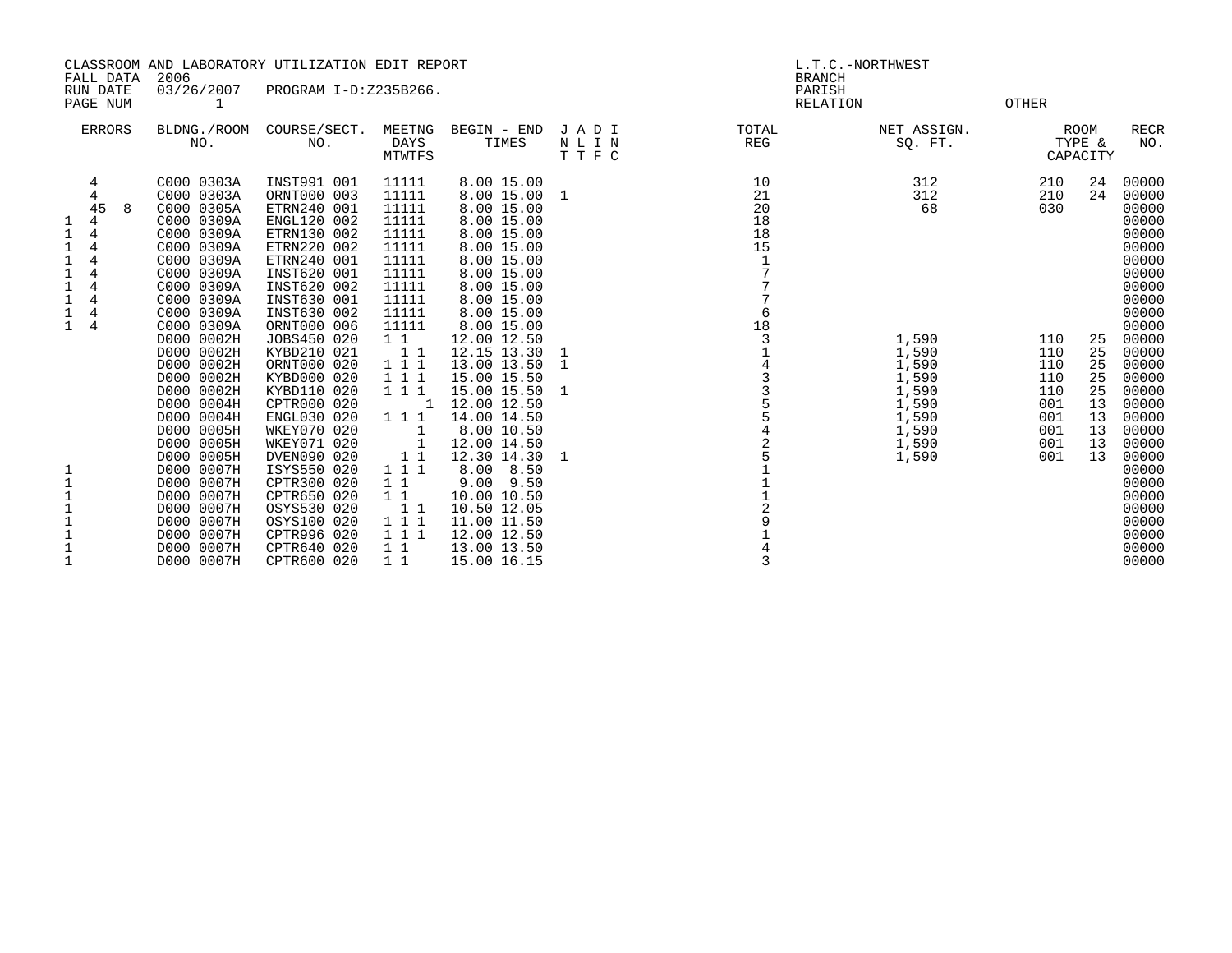## E R R O R P A G E L.T.C.-NORTHWEST

| ERROR | 1 - CLASS AND LABORATORY UTILIZATION FILE DOES NOT MATCH WITH BLDGS AND ROOMS FILE.<br>THE ROOM, BUILDING, AND CLASS FILES MUST ALL MATCH. IF THE ROOM NUMBER ON THE UTILIZATION IS CORRECT,<br>THE ROOM SHOULD TO BE ADDED TO THE ROOM FILE. | 17           |
|-------|-----------------------------------------------------------------------------------------------------------------------------------------------------------------------------------------------------------------------------------------------|--------------|
|       | ERROR 2 - THERE SHOULD BE AT LEAST ONE ENTRY IN THE DAYS-OF-WEEK-COURSE-MEETS FIELD.                                                                                                                                                          |              |
|       | ERROR 3 - BEGIN-END-TIME FIELDS MUST BE BETWEEN 06.00 AND 23.00                                                                                                                                                                               |              |
|       | ERROR 4 - WARNING - CLASS TIME EXCEEDS 5 HOURS.                                                                                                                                                                                               | 12           |
| ERROR | 5 - ROOM TYPE INVALID FOR TEACHING CLASS, CLASSES CANNOT BE SCHEDULED IN ROOMS DESIGNATED AS CIRCULATION,<br>CUSTODIAL OR MECHANICAL.                                                                                                         | $\mathbf{1}$ |
|       | ERROR 7 - THE TOTAL REGISTRANTS FIELD MUST NOT BE BLANK OR ZEROS                                                                                                                                                                              |              |
| ERROR | 8 - WARNING - EXCEEDS THE CAPACITY OF THE ROOM BY 50% (IF THIS IS A JOINT CLASS ITS REGISTRANTS ARE INCLUDED).<br>PLEASE CHECK THE CAPACITY OF THE ROOM AS IT APPEARS ON THE ROOM FILE.                                                       | $\mathbf{1}$ |
|       | ERROR 9 - UNLESS THERE IS A JOINT CLASS, ALTERNATE WEEKS OR INCONSISTENT MEETING TIMES, THERE SHOULD BE NO DUPLICATES.                                                                                                                        |              |
|       | TOTAL ERRORS (INCLUDING WARNINGS)                                                                                                                                                                                                             | 31           |
|       | TOTAL NUMBER OF RECORDS READ<br>TOTAL NUMBER OF RECORDS ACCEPTED FOR SPACE UTILIZATION COMPUTATION<br>NUMBER OF JOINT-CLASS RECORDS<br>NUMBER OF ALTERATE WEEKS RECORDS                                                                       | 30<br>13     |

NUMBER OF DIFFERENT TIMES RECORDS

NUMBER OF INCONSISTENT RECORDS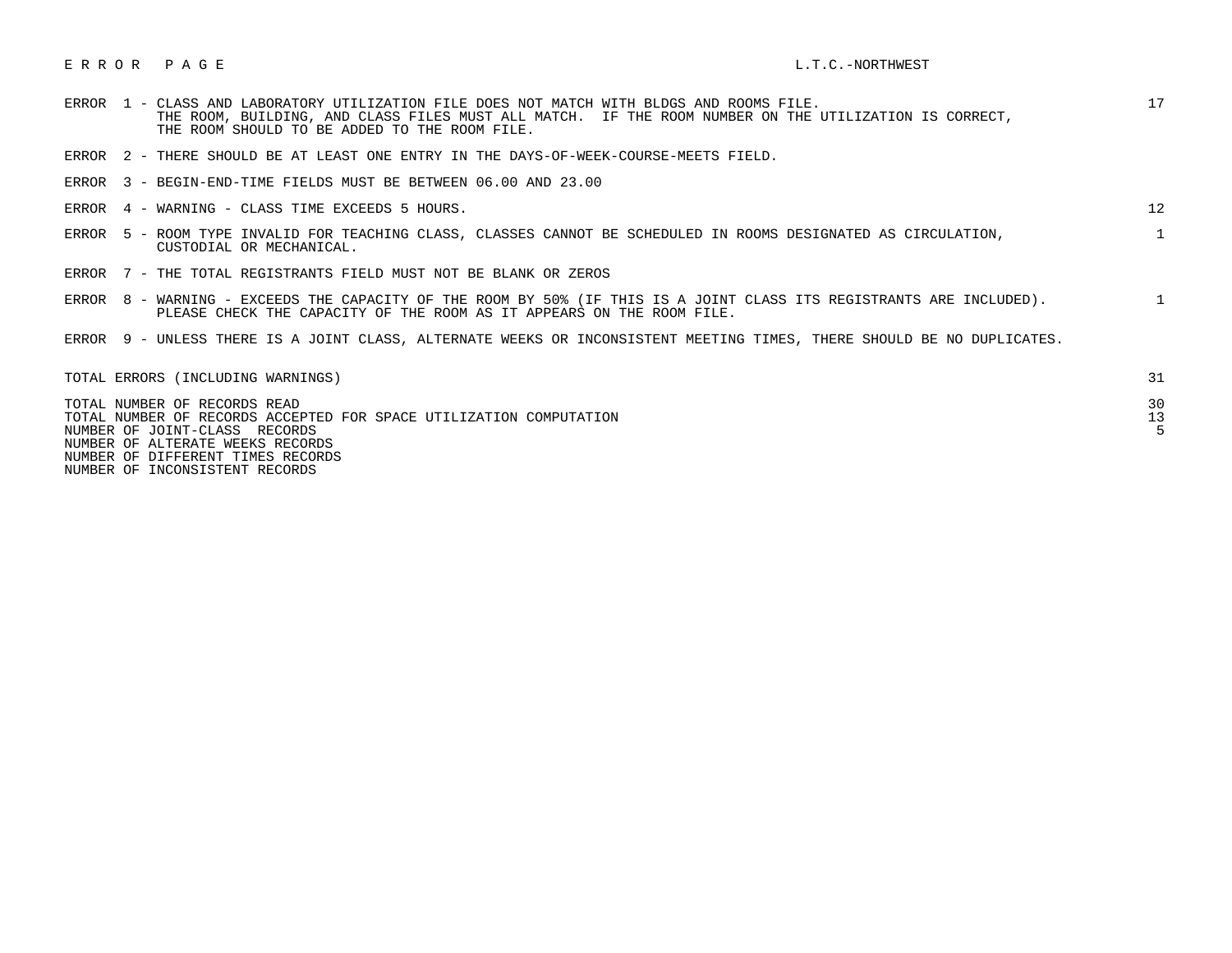|                                                                                      | DAY USE         | NIGHT USE       | TOTAL           |
|--------------------------------------------------------------------------------------|-----------------|-----------------|-----------------|
|                                                                                      | $(0600 - 1700)$ | $(1700 - 2300)$ | $(0600 - 2300)$ |
| *CLASSROOM FACILITIES                                                                |                 |                 |                 |
| TOTAL NUMBER OF ROOMS                                                                |                 |                 | 15              |
| TOTAL NUMBER OF STATIONS (CAPACITY)                                                  |                 |                 | 408             |
| WEEKLY STUDENT CONTACT HOURS                                                         | 39              |                 | 39              |
| WEEKLY TOTAL OF ROOMS AVAILABLE - COUNTED IN HALF HOUR INCREMENTS                    | 1350            | 750             | 2100            |
| WEEKLY TOTAL OF ROOMS IN USE - COUNTED IN HALF HOUR INCREMENTS                       | 28              |                 | 28              |
| WEEKLY TOTAL OF STUDENT STATIONS AVAILABLE - COUNTED IN HALF HOUR INCREMENTS         | 36720           | 20400           | 57120           |
| WEEKLY TOTAL OF STATIONS AVAILABLE IN ROOMS IN USE - COUNTED IN HALF HOUR INCREMENTS | 700             |                 | 700             |
| WEEKLY TOTAL OF STATIONS IN USE - COUNTED IN HALF HOUR INCREMENTS                    | 78              |                 | 78              |
| PERCENT OF ROOMS IN USE TO ROOMS AVAILABLE                                           | 2.1             | $\cdot$ 0       | 1.3             |
| PERCENT OF STATIONS IN USE TO STATIONS AVAILABLE                                     | $\cdot$ 2       | . 0             | $\cdot$ 1       |
| PERCENT OF STATIONS IN USE TO STATIONS AVAILABLE IN OCCUPIED ROOMS                   | 11.1            | . 0             | 11.1            |
|                                                                                      |                 |                 |                 |
|                                                                                      | DAY USE         | NIGHT USE       | TOTAL           |
|                                                                                      | $(0600 - 1700)$ | $(1700 - 2300)$ | $(0600 - 2300)$ |
|                                                                                      |                 |                 |                 |
| <b>CLASSROOM</b>                                                                     |                 |                 |                 |
| TOTAL NUMBER OF ROOMS                                                                |                 |                 | 15              |
| TOTAL NUMBER OF STATIONS (CAPACITY)                                                  |                 |                 | 408             |
| WEEKLY STUDENT CONTACT HOURS                                                         | 39              |                 | 39              |
| WEEKLY TOTAL OF ROOMS AVAILABLE - COUNTED IN HALF HOUR INCREMENTS                    | 1350            | 750             | 2100            |
| WEEKLY TOTAL OF ROOMS IN USE - COUNTED IN HALF HOUR INCREMENTS                       | 28              |                 | 28              |
| WEEKLY TOTAL OF STUDENT STATIONS AVAILABLE - COUNTED IN HALF HOUR INCREMENTS         | 36720           | 20400           | 57120           |
| WEEKLY TOTAL OF STATIONS AVAILABLE IN ROOMS IN USE - COUNTED IN HALF HOUR INCREMENTS | 700             |                 | 700             |
| WEEKLY TOTAL OF STATIONS IN USE - COUNTED IN HALF HOUR INCREMENTS                    | 78              |                 | 78              |
| PERCENT OF ROOMS IN USE TO ROOMS AVAILABLE                                           | 2.1             | $\cdot$ 0       | 1.3             |
| PERCENT OF STATIONS IN USE TO STATIONS AVAILABLE                                     | $\cdot$ 2       | . 0             | .1              |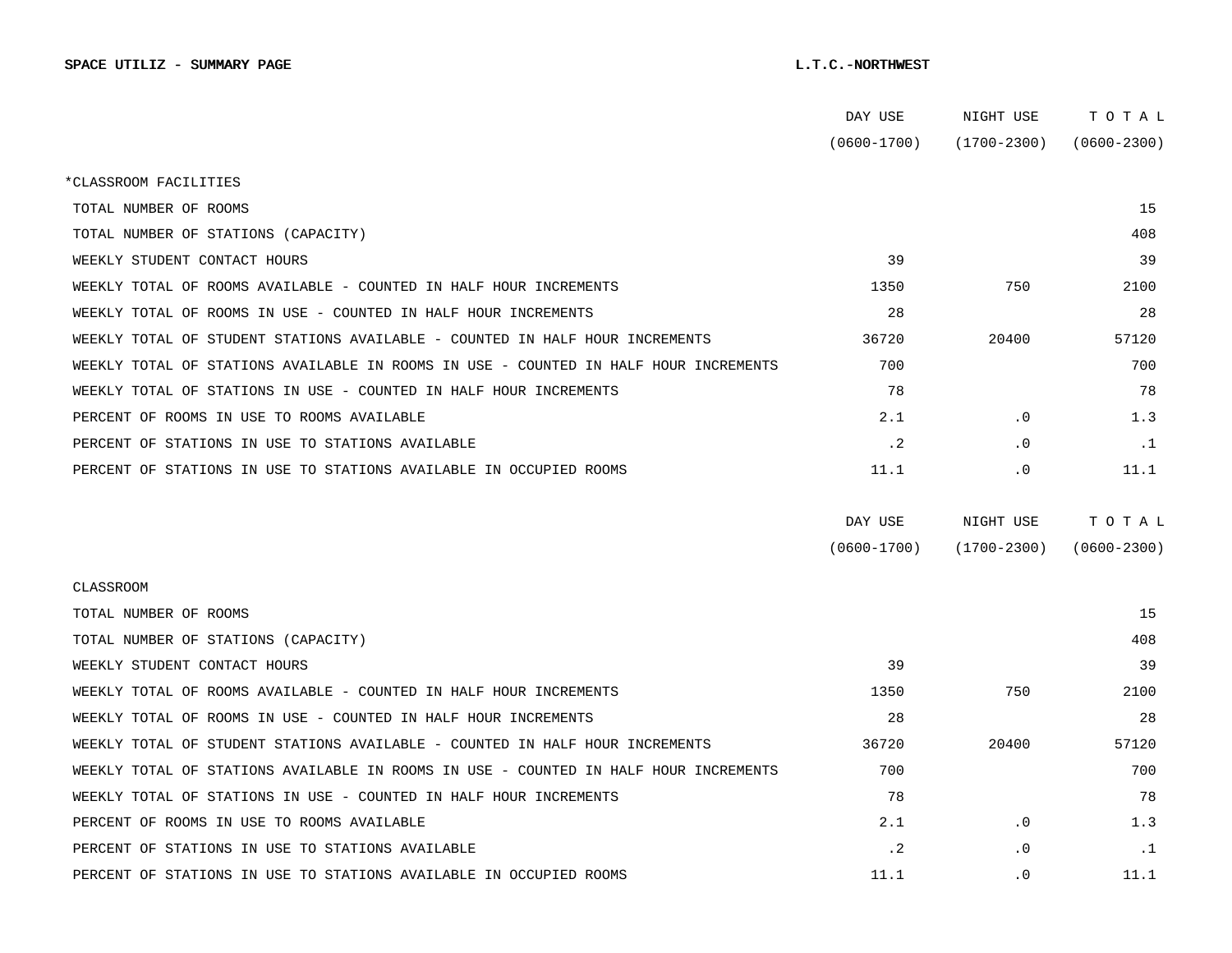|                                                                                      | DAY USE         | NIGHT USE   | TOTAL           |  |
|--------------------------------------------------------------------------------------|-----------------|-------------|-----------------|--|
|                                                                                      | $(0600 - 1700)$ | (1700-2300) | $(0600 - 2300)$ |  |
|                                                                                      |                 |             |                 |  |
| *LABORATORY FACILITIES                                                               |                 |             |                 |  |
| TOTAL NUMBER OF ROOMS                                                                |                 |             | 8               |  |
| TOTAL NUMBER OF STATIONS (CAPACITY)                                                  |                 |             | 125             |  |
| WEEKLY STUDENT CONTACT HOURS                                                         | 1085            |             | 1085            |  |
| WEEKLY TOTAL OF ROOMS AVAILABLE - COUNTED IN HALF HOUR INCREMENTS                    | 720             | 400         | 1120            |  |
| WEEKLY TOTAL OF ROOMS IN USE - COUNTED IN HALF HOUR INCREMENTS                       | 140             |             | 140             |  |
| WEEKLY TOTAL OF STUDENT STATIONS AVAILABLE - COUNTED IN HALF HOUR INCREMENTS         | 11250           | 6250        | 17500           |  |
| WEEKLY TOTAL OF STATIONS AVAILABLE IN ROOMS IN USE - COUNTED IN HALF HOUR INCREMENTS | 3360            |             | 3360            |  |
| WEEKLY TOTAL OF STATIONS IN USE - COUNTED IN HALF HOUR INCREMENTS                    | 2170            |             | 2170            |  |
| PERCENT OF ROOMS IN USE TO ROOMS AVAILABLE                                           | 19.4            | $\cdot$ 0   | 12.5            |  |
| PERCENT OF STATIONS IN USE TO STATIONS AVAILABLE                                     | 19.3            | .0          | 12.4            |  |
| PERCENT OF STATIONS IN USE TO STATIONS AVAILABLE IN OCCUPIED ROOMS                   | 64.6            | $\cdot$ 0   | 64.6            |  |

| DAY USE         | NIGHT USE       | тотаь           |
|-----------------|-----------------|-----------------|
| $(0600 - 1700)$ | $(1700 - 2300)$ | $(0600 - 2300)$ |

| CLASS LABORATORY                                                                     |      |           |       |
|--------------------------------------------------------------------------------------|------|-----------|-------|
| TOTAL NUMBER OF ROOMS                                                                |      |           |       |
| TOTAL NUMBER OF STATIONS (CAPACITY)                                                  |      |           | 108   |
| WEEKLY STUDENT CONTACT HOURS                                                         | 1085 |           | 1085  |
| WEEKLY TOTAL OF ROOMS AVAILABLE - COUNTED IN HALF HOUR INCREMENTS                    | 630  | 350       | 980   |
| WEEKLY TOTAL OF ROOMS IN USE - COUNTED IN HALF HOUR INCREMENTS                       | 140  |           | 140   |
| WEEKLY TOTAL OF STUDENT STATIONS AVAILABLE - COUNTED IN HALF HOUR INCREMENTS         | 9720 | 5400      | 15120 |
| WEEKLY TOTAL OF STATIONS AVAILABLE IN ROOMS IN USE - COUNTED IN HALF HOUR INCREMENTS | 3360 |           | 3360  |
| WEEKLY TOTAL OF STATIONS IN USE - COUNTED IN HALF HOUR INCREMENTS                    | 2170 |           | 2170  |
| PERCENT OF ROOMS IN USE TO ROOMS AVAILABLE                                           | 22.2 | $\cdot$ 0 | 14.3  |
| PERCENT OF STATIONS IN USE TO STATIONS AVAILABLE                                     | 22.3 | $\cdot$ 0 | 14.4  |
| PERCENT OF STATIONS IN USE TO STATIONS AVAILABLE IN OCCUPIED ROOMS                   | 64.6 | $\cdot$ 0 | 64.6  |